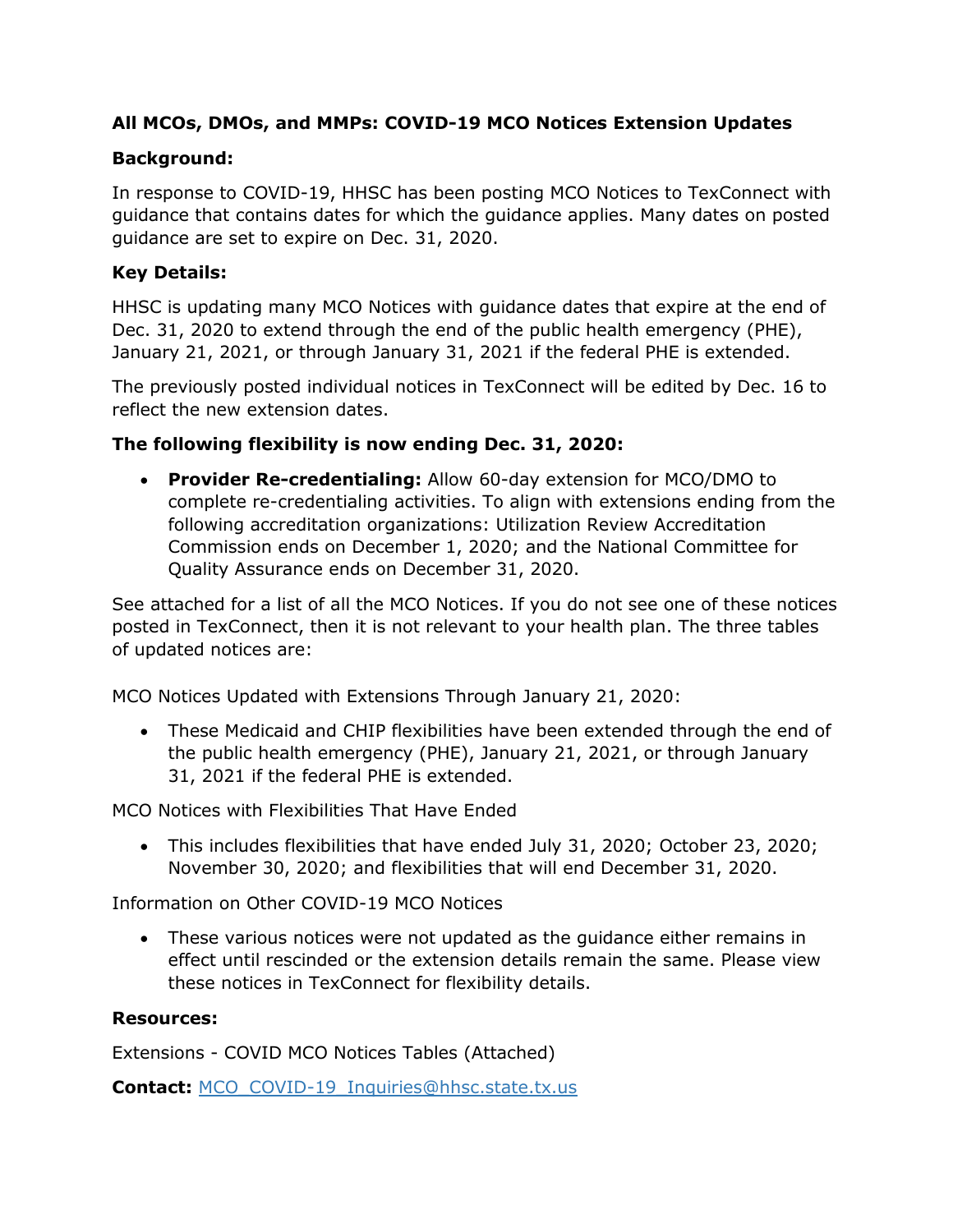# **MCO Notices Extension Updates**

Updates made December 14, 2020

## **MCO Notices Updated with Extensions Through January 21, 2021\***

*\*The following Medicaid and CHIP flexibilities have been extended through the end of the public health emergency (PHE), January 21, 2021, or through January 31, 2021 if the federal PHE is extended.* 

| <b>Title of MCO Notice:</b>                                                                                                                                   | <b>Issued On:</b> |
|---------------------------------------------------------------------------------------------------------------------------------------------------------------|-------------------|
| Updated Guidance-Completing Initial Assessments & Reassessments for Expiring Individual<br>Service Plan                                                       | Oct. 27           |
| Completing Reassessments for Expiring Individual Service Plans                                                                                                |                   |
| For updated guidance, see "Updated Guidance-Completing Initial Assessments & Reassessments<br>for Expiring Individual Service Plan" notice published Oct. 27. | Sept. 21          |
| Guidance Regarding Third Party Resources for STAR Health Member                                                                                               | Aug. 24           |
| Guidance for MCOs and MMPs Regarding New and Initial Prior Authorizations                                                                                     | June 29           |
| COVID-19 Guidance: Temporarily Allow Verbal Consent from Members on Service Plans &<br><b>Related Forms</b>                                                   | June 17           |
| Updated Guidance: CHIP Office Visit Co-Payments, Updated Reimbursement Process                                                                                | June 8            |
| CHIP Office Visit Co-Payments, Updated Reimbursement Process                                                                                                  | <b>May 18</b>     |
| New Guidance: THSteps Medical Checkups via Remote Delivery During Implementing COVID-19<br>Restrictions                                                       | May 11            |
| COVID-19 Guidance: STAR Kids Age-Outs that Transitioned on April 1, 2020                                                                                      | April 23          |
| For related information, see "Supplemental Files of STAR Kids March Age-Outs that Transitioned<br>to STAR+PLUS on April 1, 2020" notice published April 28.   |                   |
| No Signature Required for Prescription Drug Delivery                                                                                                          | April 20          |
| COVID-19 Guidance: Nursing Facility MDS Authorization Extensions                                                                                              | April 9           |
| Provider Enrollment Requirement Waivers due to COVID-19                                                                                                       | April 2           |
| Add Rural Health Clinics as Telehealth and Telemedicine Sites                                                                                                 | March 27          |
| COVID-19 Guidance: Face to Face Visits and Service Coordination/Case Management                                                                               | March 26          |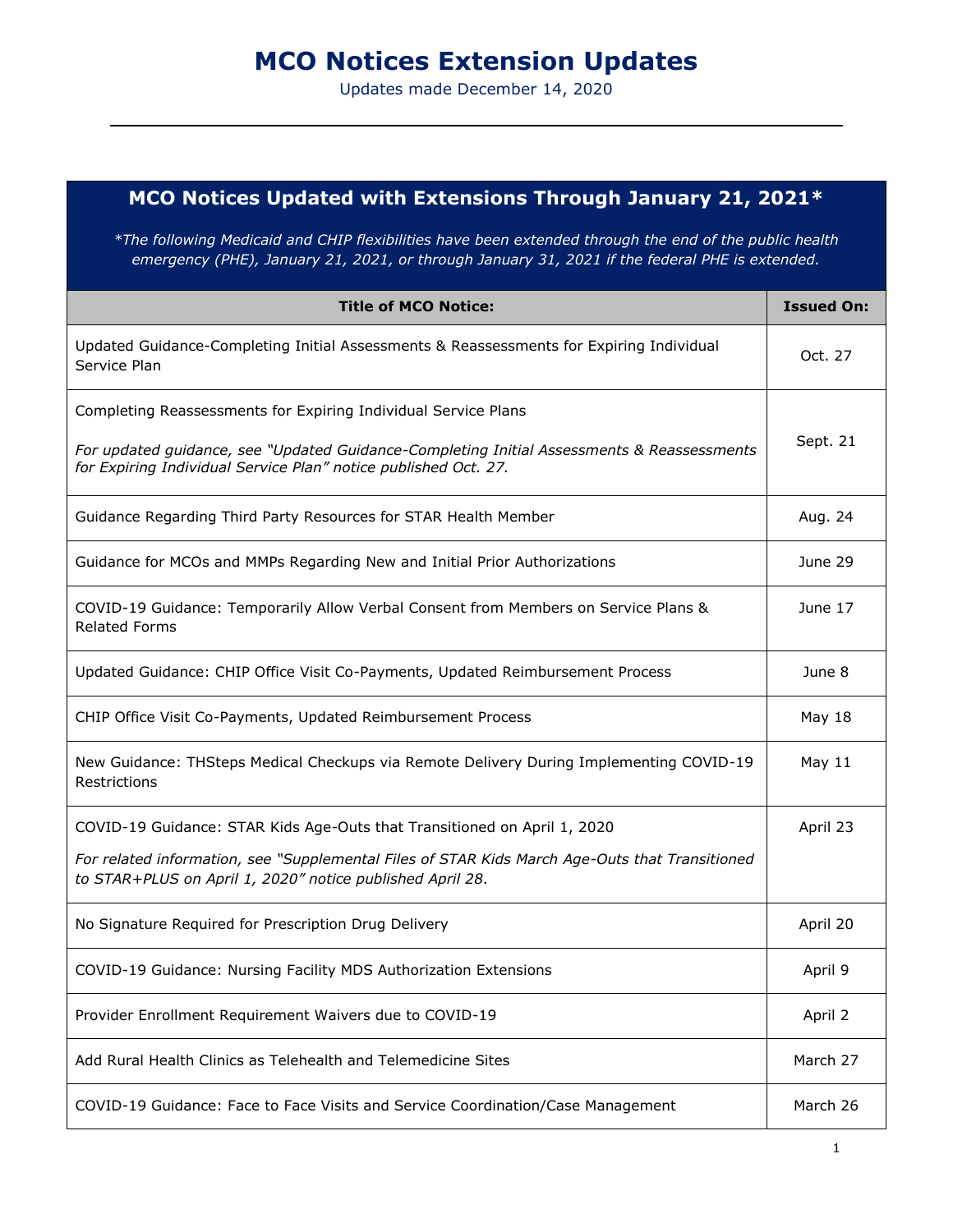| COVID-19 Guidance: Amend the GR Process for Services that Exceed the Program Cost Limit | March 26 |
|-----------------------------------------------------------------------------------------|----------|
| COVID-19 Guidance: Appeal and Continuation of Benefit Request Extensions                | March 26 |
| COVID-19 Guidance: Oral Requests for an Appeal                                          | March 26 |
| COVID-19 Guidance: Fair Hearing Request Extensions                                      | March 26 |
| COVID-19 Guidance: Fair Hearing Determination Extensions                                | March 26 |
| COVID-19 Guidance for the Consumer Directed Services (CDS) Option                       | March 24 |
| COVID-19 Guidance for MCOs regarding Durable Medical Equipment                          | March 24 |
| Waiver of CHIP Copayments                                                               | March 23 |
| Claims for Telephone (Audio-Only) Behavioral Health Services                            | March 20 |
| Claims for Telephone (Audio-Only) Medical Services                                      | March 20 |

| <b>MCO Notices with Flexibilities That Have Ended</b>                                                                                                            |                   |
|------------------------------------------------------------------------------------------------------------------------------------------------------------------|-------------------|
| <b>Flexibilities Ending December 31, 2020</b>                                                                                                                    |                   |
| The bolded notices listed are newly announced flexibilities ending.                                                                                              |                   |
| <b>Title of MCO Notice:</b>                                                                                                                                      | <b>Issued On:</b> |
| Temporary EVV Policies for COVID-19 to end Dec. 31, 2020                                                                                                         | Nov. 24           |
| 90-Day Prior Authorization Extensions to End Dec. 31. 2020                                                                                                       | Nov. 24           |
| Post EVV Communications by Oct. 26<br>For updated guidance, see "Temporary EVV Policies for COVID-19 to end Dec. 31, 2020" notice<br>published on Nov. 24, 2020. | Oct. 12           |
| Post Temporary EVV Policies for COVID-19 by Aug. 20                                                                                                              | Aug. 6            |
| For updated guidance, see "Temporary EVV Policies for COVID-19 to end Dec. 31, 2020" notice<br>published on Nov. 24, 2020.                                       |                   |
| Clarification to Guidance for MCOs and MMPs Regarding Extensions for Existing Prior<br>Authorizations                                                            | April 14          |
| For updated guidance, see "90-Day Prior Authorization Extensions to End Dec. 31. 2020" notice<br>published Nov. 24, 2020.                                        |                   |
| Clarification: Guidance for MCOs and MMPs regarding Extensions for Existing Prior<br>Authorizations                                                              | April 3           |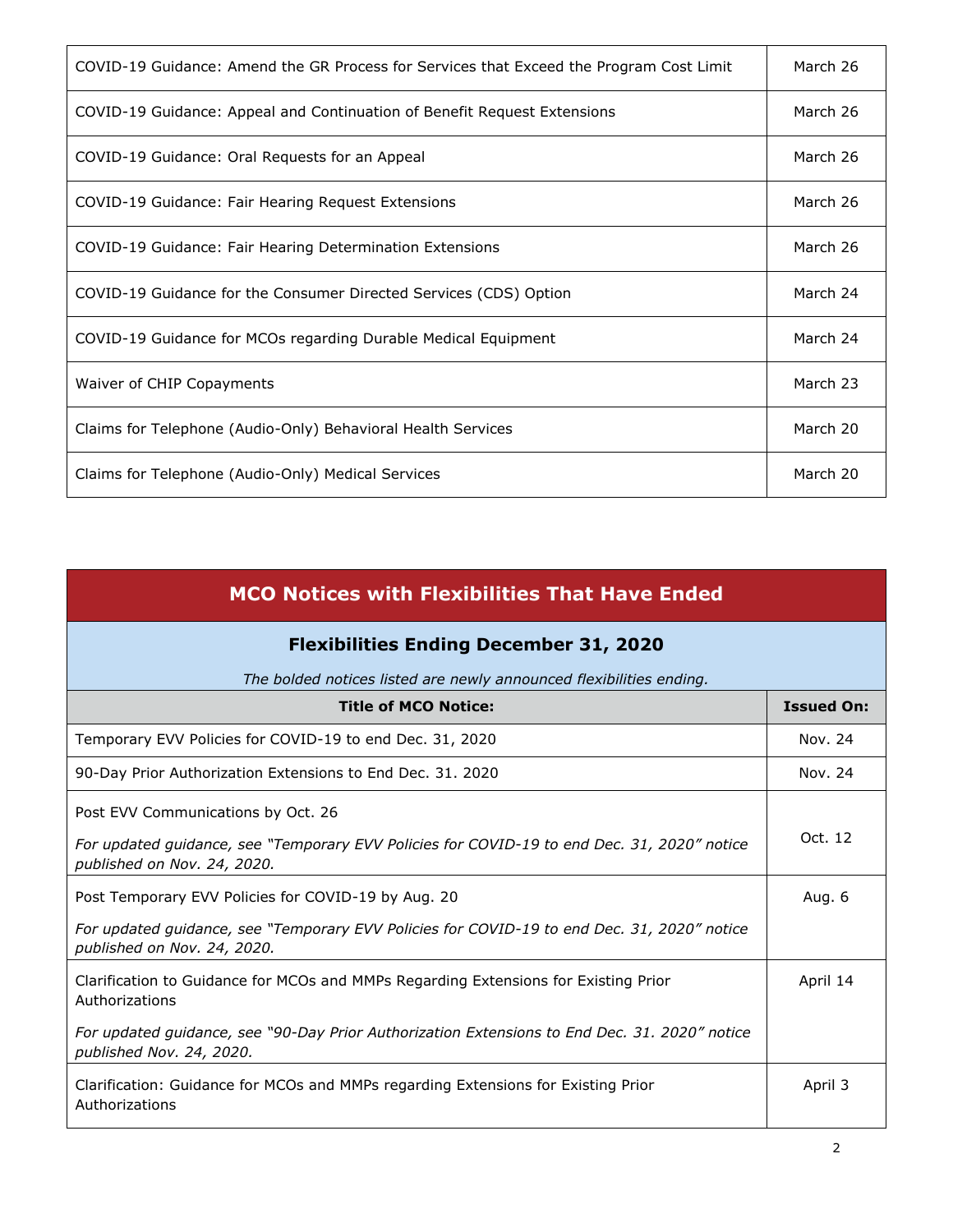| For updated guidance, see "90-Day Prior Authorization Extensions to End Dec. 31. 2020" notice<br>published Nov. 24, 2020.                                                                                                        |                   |
|----------------------------------------------------------------------------------------------------------------------------------------------------------------------------------------------------------------------------------|-------------------|
| Updated: Guidance for MCOs and MMPs regarding Extensions for Existing Prior Authorizations                                                                                                                                       | March 31          |
| For updated guidance, see "90-Day Prior Authorization Extensions to End Dec. 31. 2020" notice<br>published Nov. 24, 2020.                                                                                                        |                   |
| Post Temporary EVV Policies by April 6                                                                                                                                                                                           | March 23          |
| For updated guidance, see "Temporary EVV Policies for COVID-19 to end Dec. 31, 2020" notice<br>published on Nov. 24, 2020.                                                                                                       |                   |
| Medicaid and CHIP Managed Care Provider Re-credentialing - COVID-19: Revised Due<br><b>Date Extensions</b>                                                                                                                       | <b>July 16</b>    |
| This notice was not updated as the flexibility will end Dec. 31, 2020.                                                                                                                                                           |                   |
| Medicaid and CHIP Managed Care Provider Re-credentialing - COVID-19                                                                                                                                                              |                   |
| For updated guidance, see "Medicaid and CHIP Managed Care Provider Re-credentialing -<br>COVID-19: Revised Due Date Extensions" notice published July 16.                                                                        | June 18           |
| <b>Flexibilities Ended November 30, 2020</b>                                                                                                                                                                                     |                   |
| <b>Title of MCO Notice:</b>                                                                                                                                                                                                      | <b>Issued On:</b> |
| FQHC Reimbursement for Telemedicine (Physician Deliv.) & Telehealth (Non-Physician-Deliv.)<br><b>Services</b>                                                                                                                    | March 19          |
| Effective Dec. 1, 2020, FQHCs may be reimbursed as telemedicine and telehealth distant site<br>provider as permanent policy change per S.B. 670, Texas Legislature, Regular Session, 2019.                                       |                   |
| <b>Flexibilities Ended October 23, 2020</b>                                                                                                                                                                                      |                   |
| <b>Title of MCO Notice:</b>                                                                                                                                                                                                      | <b>Issued On:</b> |
| THSteps Medical and Dental Checkups during COVID-19                                                                                                                                                                              | April 17          |
| This notice was not updated as the flexibility ended Oct. 23, 2020. For guidance on the<br>flexibility ending, see the notice titled, "THSteps Outreach and Education to Farmworker<br>Children Waiver Ended" published Nov. 12. |                   |
| <b>Flexibilities Ended July 31, 2020</b>                                                                                                                                                                                         |                   |
| <b>Title of MCO Notice:</b>                                                                                                                                                                                                      | <b>Issued On:</b> |
| COVID-19: MCO Appeal Determination Extension Reporting                                                                                                                                                                           | May 5             |
| This notice was not updated as the flexibility ended July 31, 2020.                                                                                                                                                              |                   |
| COVID-19 Guidance: MCO Appeal Determinations                                                                                                                                                                                     | March 26          |
| This notice was not updated as the flexibility ended July 31, 2020.                                                                                                                                                              |                   |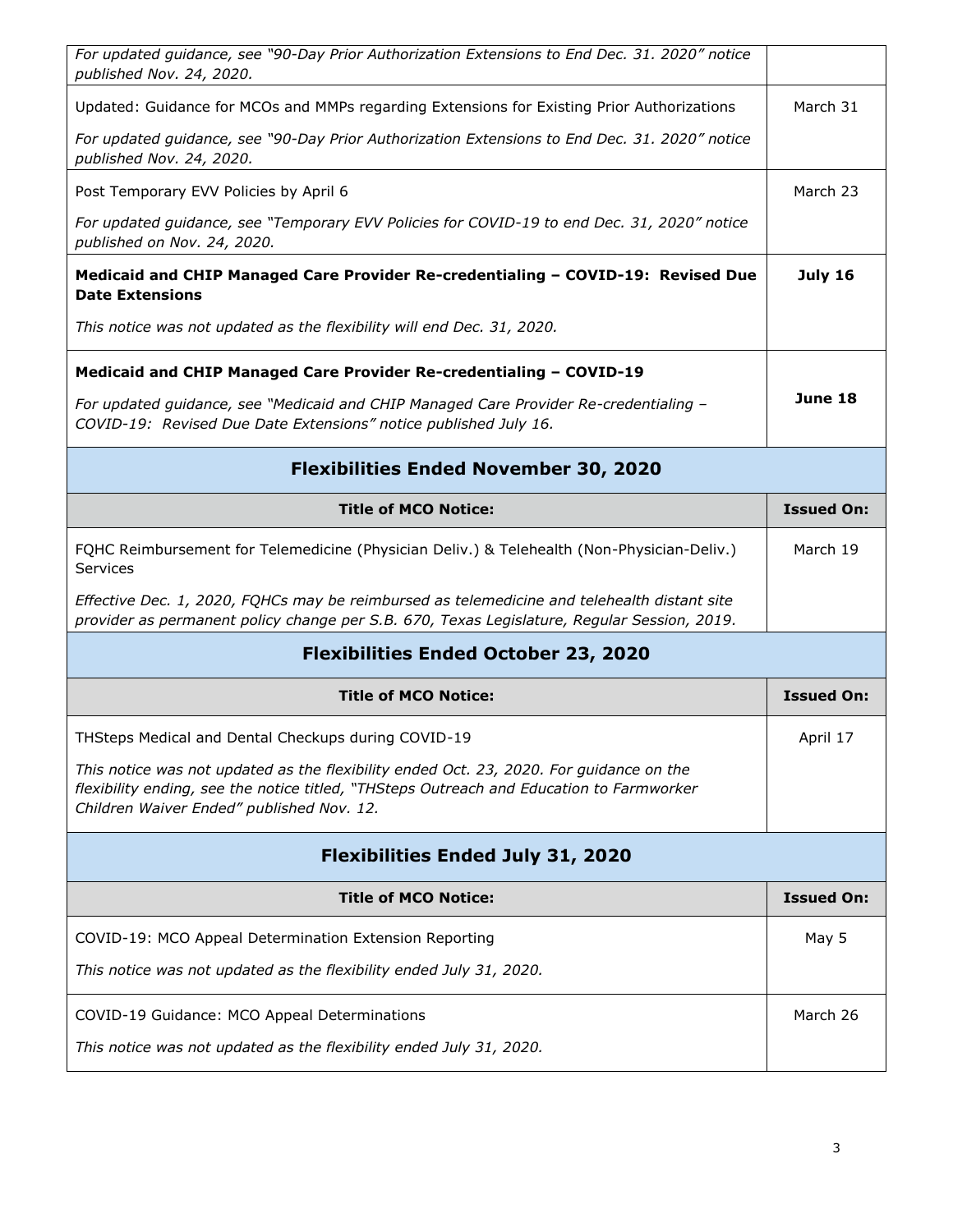| <b>Information on Other COVID-19 MCO Notices</b>                                                                                                                                                                                       |                   |
|----------------------------------------------------------------------------------------------------------------------------------------------------------------------------------------------------------------------------------------|-------------------|
| <b>Title of MCO Notice:</b>                                                                                                                                                                                                            | <b>Issued On:</b> |
| Preparing Pharmacy Claim Systems for COVID Vaccines<br>There is not an end date on this notice and the guidance remains in effect until rescinded.                                                                                     | Dec. 14           |
| COVID-19 Vaccine and Vaccine Administration Procedure Codes<br>There is not an end date on this notice and the guidance remains in effect until rescinded.                                                                             | Dec. 14           |
| Addition of Bamlanivimab as Texas Medicaid Benefit<br>There is not an end date on this notice and the guidance remains in effect until rescinded.                                                                                      | Dec. 14           |
| Available Resources to Provide Personal Protective Equipment for the CDS Option<br>There is not an end date on this notice and the guidance remains in effect until rescinded.                                                         | Dec. 14           |
| COVID-19 Vaccine and Vaccine Administration Codes<br>There is not an end date on this notice and the guidance remains in effect until rescinded.                                                                                       | Dec. 10           |
| STAR+PLUS HCBS Upgrade Process for Members Who Exited a NF Due to COVID-19 Without<br>Services in Place<br>There is not an end date on this notice and the guidance remains in effect until rescinded.                                 | Nov. 24           |
| Emergency Rate Increases for NFs Effective April 1, Extended through End of Federally-approved<br><b>PHE</b><br>This notice was not updated as the extension details remain the same and the guidance is in<br>effect until rescinded. | Nov. 19           |
| New Coronavirus (COVID-19) Procedure Codes for the Introduction of Infusion of Therapeutics<br>There is not an end date on this notice and the guidance remains in effect until rescinded.                                             | Nov. 10           |
| Update: STAR Kids MDCP and STAR+PLUS HCBS Interest List Releases<br>There is not an end date on this notice and the guidance remains in effect until rescinded.                                                                        | Nov. 10           |
| Electronic Data Verification Scoring Results<br>This notice was not updated as the extension details remain the same and the guidance is in<br>effect until rescinded.                                                                 | Nov. 5            |
| STAR Kids MDCP Only: Process for Off-Cycle Reassessments<br>There is not an end date on this notice and the guidance remains in effect until rescinded.                                                                                | Oct. 27           |
| STAR+PLUS HCBS Only: Process for Off-Cycle Reassessments                                                                                                                                                                               | Oct. 27           |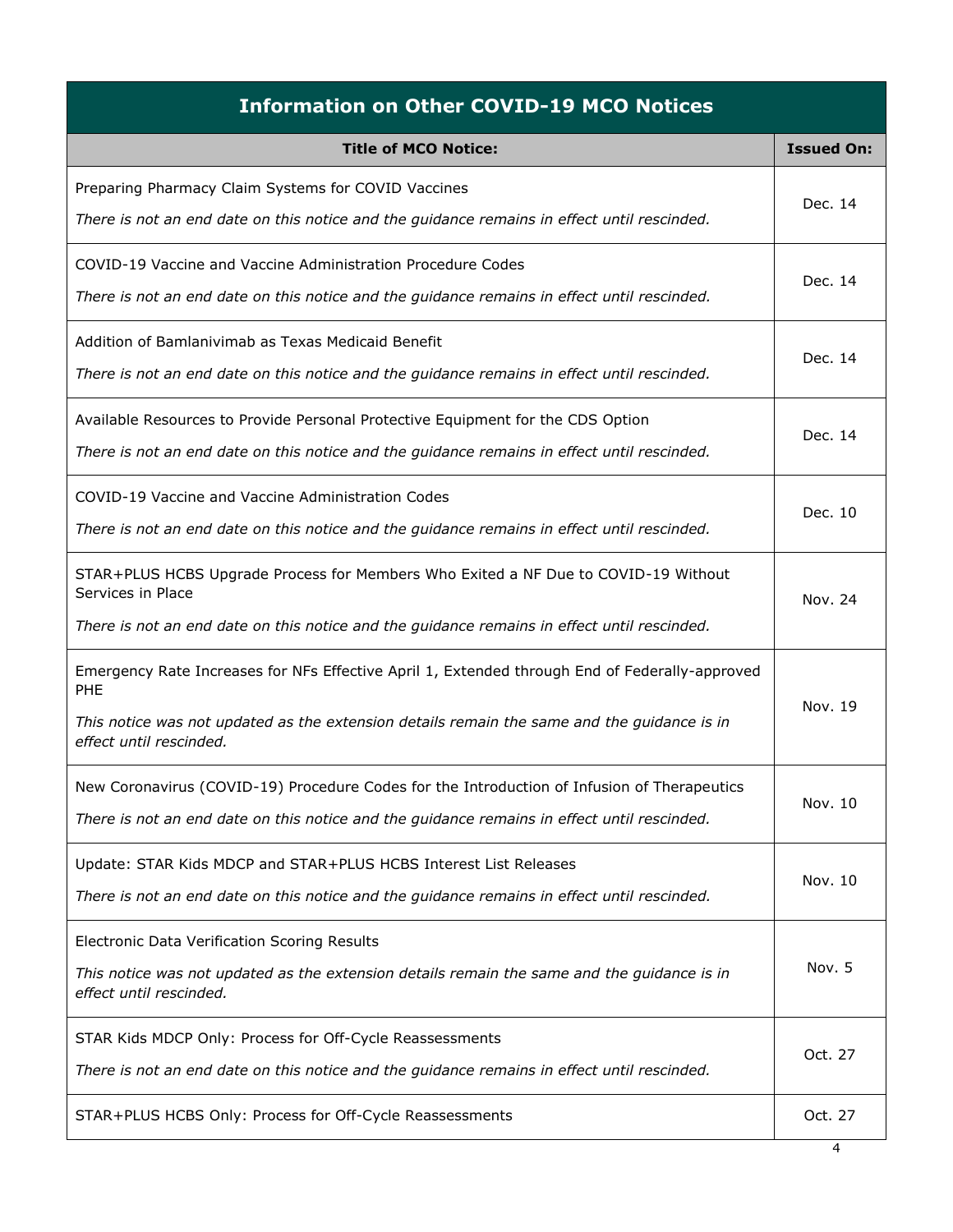| There is not an end date on this notice and the guidance remains in effect until rescinded.                                                                                                                                                                                                                                                                                                                        |          |
|--------------------------------------------------------------------------------------------------------------------------------------------------------------------------------------------------------------------------------------------------------------------------------------------------------------------------------------------------------------------------------------------------------------------|----------|
| Certain COVID-19 Procedure Codes Implemented Retroactively - Clarification<br>There is not an end date on this notice and the guidance remains in effect until rescinded.                                                                                                                                                                                                                                          | Oct. 8   |
| Aug. 4 MCO Notice Retracted: Updated Information on COVID-19 Medicaid Renewals<br>This notice was not updated as the extension details remain the same and the guidance is in<br>effect until rescinded.                                                                                                                                                                                                           | Oct. 6   |
| New Value Point of Origin for Admission of Visit Code "G," In Use Beginning July 1, 2020<br>There is not an end date on this notice and the guidance remains in effect until rescinded.                                                                                                                                                                                                                            | Oct. 1   |
| Updated Information: Spell of Illness Limitation and COVID-19<br>There is not an end date on this notice and the guidance remains in effect until rescinded.                                                                                                                                                                                                                                                       | Sept. 17 |
| Updated Information: COVID-19 - Spell of Illness Limitation in STAR Health<br>This notice was not updated as the guidance remains in effect until rescinded.                                                                                                                                                                                                                                                       | Sept. 17 |
| Certain COVID-19 Procedure Codes Implemented Retroactively<br>For updated guidance, see "Certain COVID-19 Procedure Codes Implemented Retroactively -<br>Clarification" posted on Oct. 8. There is not an end date on this notice and the guidance remains<br>in effect until rescinded.                                                                                                                           | Sept. 10 |
| Emergency Rate Increases for NFs Effective April 1 Extended Through End of Federally-Approved<br>PHE<br>For updated guidance, see "Emergency Rate Increases for Nursing Facilities Effective April 1,<br>2020, Extended through End of Federally-approved PHE" notice published Nov. 19. This notice<br>was not updated as the extension details remain the same and the guidance is in effect until<br>rescinded. | Sept. 2  |
| Guidance: STAR Health Member's Changing Primary Care Provider During the Public Health<br>Emergency<br>This notice was not updated as the extension details remain the same and the guidance is in<br>effect until rescinded.                                                                                                                                                                                      | Aug. 24  |
| COVID-19 and Applicability of EPSDT for Some Adults<br>This notice was not updated as the extension details remain the same and the guidance is in<br>effect until rescinded.                                                                                                                                                                                                                                      | Aug. 17  |
| State Fiscal Year 2020 Texas Health Steps Timely Checkup Reports - Calculations During COVID-<br>19<br>This notice was not updated. As it states, timely checkup standards for SFY 2021 are reinstated<br>starting November 1, 2020.                                                                                                                                                                               | Aug. 13  |
| Clarification to "Procedure Code Addition and Update for Coronavirus (COVID-19)"                                                                                                                                                                                                                                                                                                                                   | Aug. 10  |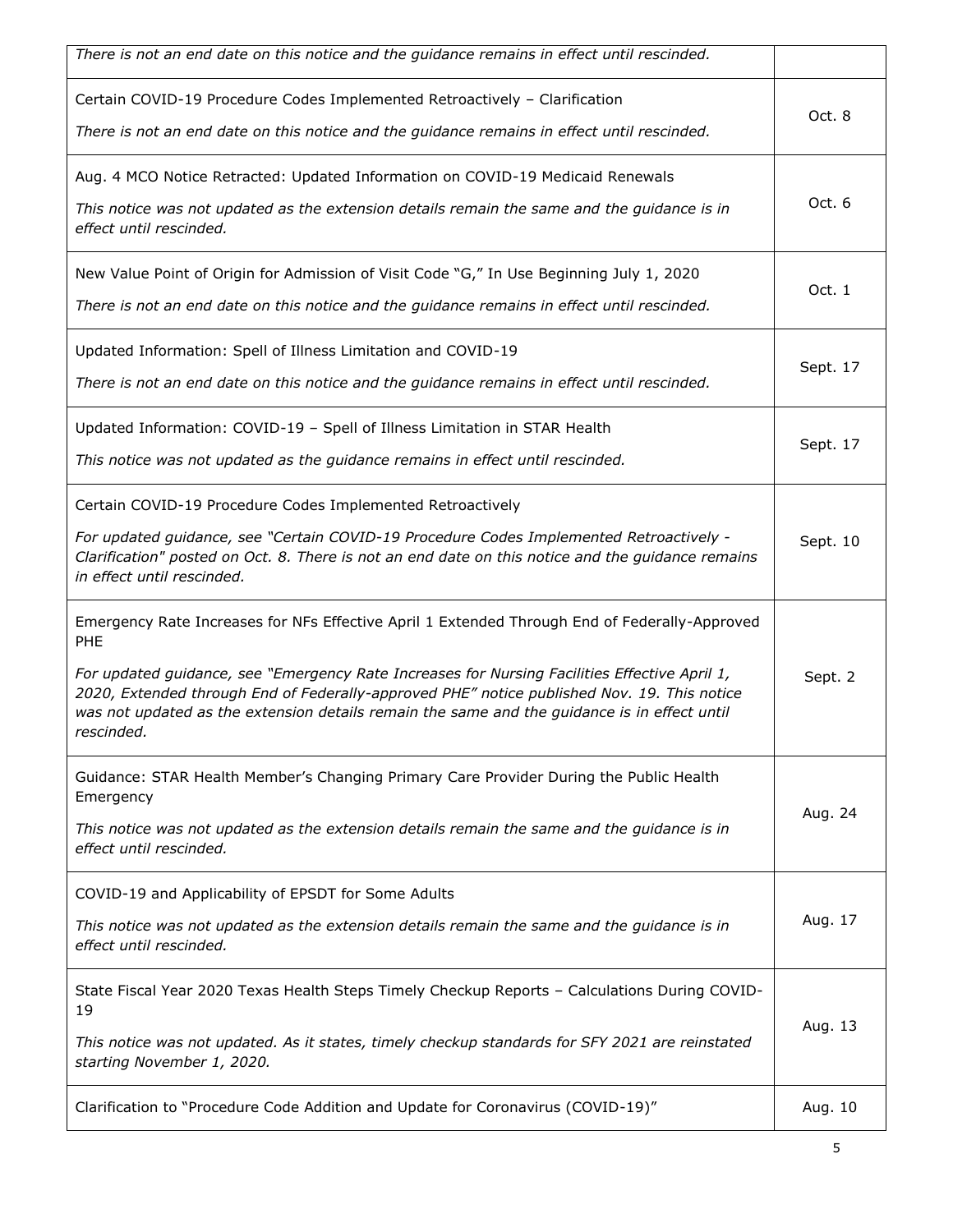| There is not an end date on this notice and the guidance remains in effect until rescinded.                                                                                                                                                                                                                                                                                                              |               |
|----------------------------------------------------------------------------------------------------------------------------------------------------------------------------------------------------------------------------------------------------------------------------------------------------------------------------------------------------------------------------------------------------------|---------------|
| Procedure Code Addition and Update for COVID-19<br>For updated guidance, see "Clarification to "Procedure Code Addition and Update for Coronavirus<br>(COVID-19)" notice published on Aug. 10. There is not an end date on this notice and the<br>guidance remains in effect until rescinded.                                                                                                            | July 13       |
| Reprocessing Guidance for COVID-19 Related Claims<br>There is not an end date on this notice and the guidance remains in effect until rescinded.                                                                                                                                                                                                                                                         | July 6        |
| Emergency Rate Increases for the Nursing Facilities Effective Retroactive to April 1, 2020<br>For updated guidance, see "Emergency Rate Increases for Nursing Facilities Effective April 1,<br>2020, Extended through End of Federally-approved PHE" notice published Nov. 19. This notice<br>was not updated as the extension details remain the same and the guidance is in effect until<br>rescinded. | July 2        |
| Leveraging Long-Term Care Hospitals (LTCHs) During the COVID-19 Public Health Emergency<br>There is not an end date on this notice and the guidance remains in effect until rescinded.                                                                                                                                                                                                                   | June 27       |
| COVID-19 - Spell of Illness Limitation in STAR Health<br>For updated guidance, see "Updated Information: COVID-19 - Spell of Illness Limitation in STAR<br>Health" notice published on Sept. 17.                                                                                                                                                                                                         | June 4        |
| Spell of Illness Limitation and COVID-19<br>For updated guidance, see "Updated Information: Spell of Illness Limitation and COVID-19"<br>notice published on Sept. 17.                                                                                                                                                                                                                                   | June 4        |
| COVID-19 and Applicability of EPSDT for Some Adults in STAR and STAR Health<br>This notice was not updated as the extension details remain the same and the guidance is in<br>effect until rescinded.                                                                                                                                                                                                    | June 2        |
| Two MCO Notices Retracted: April 3, 2020 MDCP and STAR+PLUS HCBS Interest List Releases<br>This notice was not updated. As it states, HHSC has postponed MDCP and STAR+PLUS HCBS<br>interest list releases as of April 2020 until further guidance is provided. For updated guidance,<br>see "Update: STAR Kids MDCP and STAR+PLUS HCBS Interest List Releases: published Nov. 10                        | <b>May 28</b> |
| Specialty Drug List from Quarter Four (December 2019) Remains in Effect<br>There is not an end date on this notice and the guidance remains in effect until rescinded.                                                                                                                                                                                                                                   | <b>May 22</b> |
| Service Planning for Pregnant Women During COVID-19<br>There is not an end date on this notice and the guidance remains in effect until rescinded.                                                                                                                                                                                                                                                       | <b>May 22</b> |
| COVID-19: Service-Level Changes Resulting from Telehealth and Telephonic Visits<br>There is not an end date on this notice and the guidance remains in effect until rescinded.                                                                                                                                                                                                                           | May 7         |